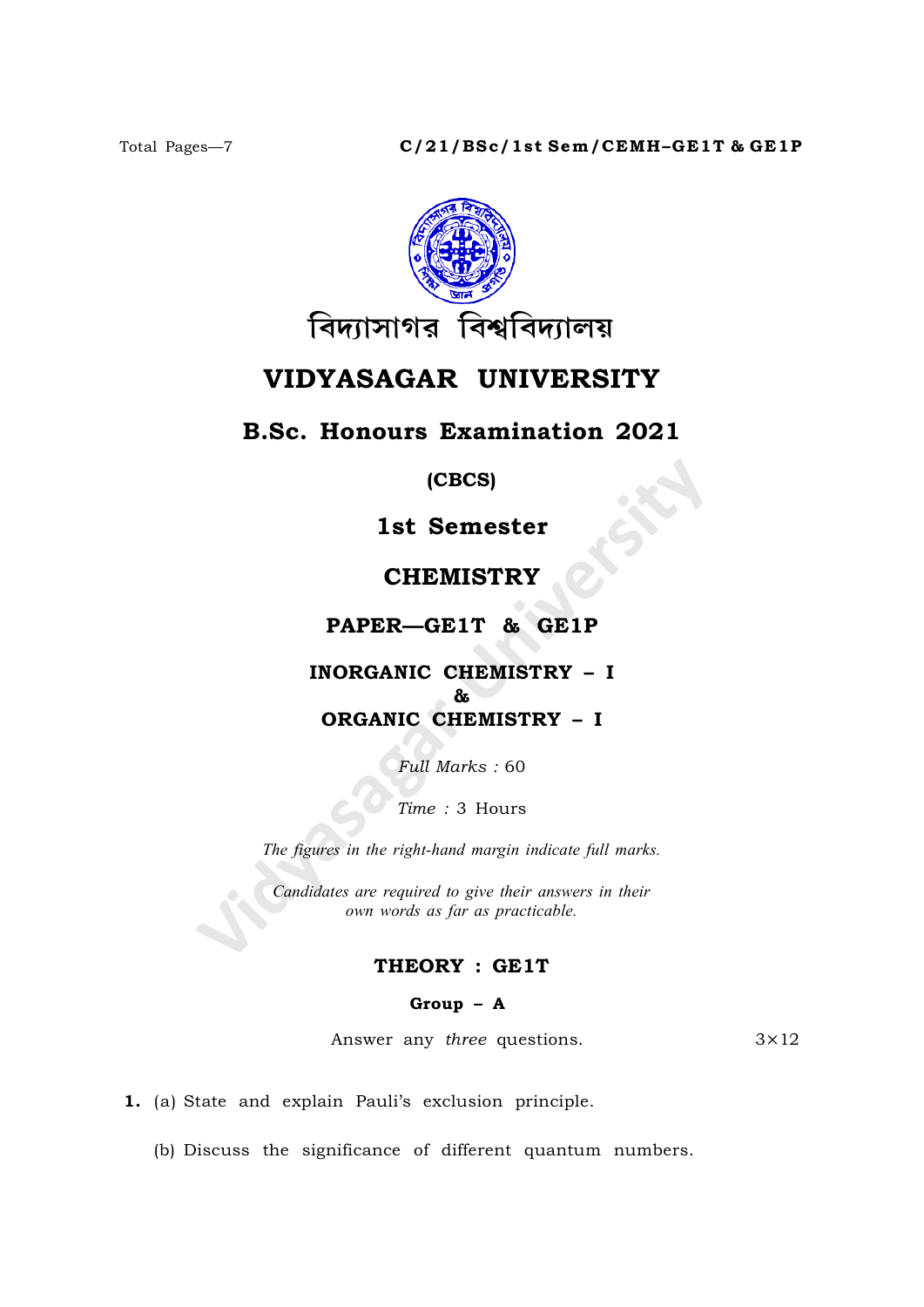- (c) Write the principle of preparation of ethane by Kolbe's synthesis. Write necessary equations. 4+4+4
- 2. (a) Write notes on Hund's rule.
	- (b) Explain SN1 and SN2 reaction with example.
	- (c) Write notes on Markownikoff's rule and its peroxide effect. 4+4+4
- 3. (a) Define ionisation potential. Between oxygen and nitrogen whose ionisation potential is higher and why ?
	- (b) Write the values of all four quantum numbers of electrons present in the p orbital of Ne atom.
	- (c) Arrange the following compounds with increasing order of acidity. Give reason. HCOOH, CH<sub>3</sub>COOH, (CH<sub>3</sub>)<sub>3</sub>CCOOH, CCl<sub>3</sub>COOH. 4+4+4
- 4. (a) Write notes on ozonolysis of ethylene and acetylene.
	- (b) Write notes on Saytzeff and Hofmann eleminations.
	- (c) Define electron affinity. Though F is more electronegative than Cl, electron affinity of  $F$  is less than Cl. Explain.  $4+4+4$
- 5. (a) Define carbocation and carbanion. Arrange the following carbocations and carbanions with increasing order of stability. Give reason.
	- (i)  $CH<sub>3</sub>$  $\oplus$ ,  $\left(\mathrm{CH}_3\right)_2\mathrm{CH}$  $\oplus$ ,  $\overline{(CH_3)}_3 C \overline{\phantom{C}}_3 CH_3 CH_2$  $\oplus$
	- (ii)  $CH<sub>3</sub>CH$ - 2,  $\text{(CH}_3)_2\text{CH}$ - , CH  $\widehat{\epsilon}$ 3,  $(CH_3)_3C$  $\hat{z}$ .
	- (b) Write notes on optical isomers of tartaric acid.  $(2+2+2)+6$

#### C/21/BSc/1st Sem/CEMH–GE1T & GE1P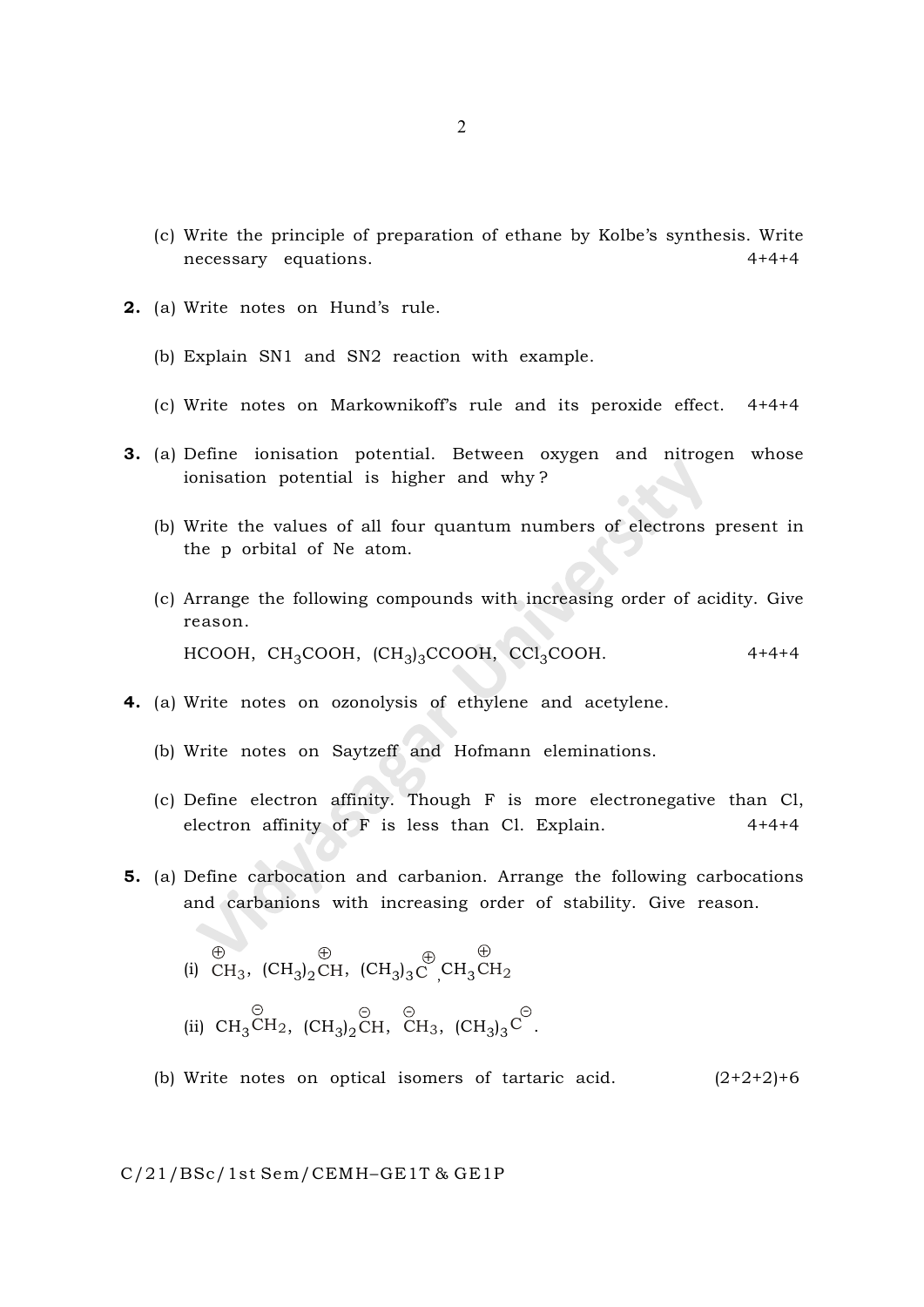6. (a) Define Lewis acid and base. Among the following which are lewis acid and which are lewis base.

 $Mg^{2+}$ , AlCl<sub>3</sub>, F<sup>-</sup>, NH<sub>3</sub>

(b) Balance the following reaction by ion electron method.

 $FeSO_4 + H_2SO_4 + KMnO_4 \rightarrow Fe_2(SO_4)_3 + K_2SO_4 + MnSO_4 + H_2O.$ 

(c) Write short note on Browsted-Lowry concept of acid and base.

 $4+4+4$ 

#### Group – B

Answer any *two* questions. 
$$
2 \times 2
$$

- 7. Write electronic configuration of Cr and Cu atom.
- **8.** Cl<sup>-</sup> and  $K^+$  are isoelectronic, but ionic radius of  $K^+$  is less than that of Cl– . Explain.
- 9. Define centre of symmetry with an example.
- 10. Define nucleophiles and electrophiles with example.

# PRACTICAL : GE1P

#### Group – A

Answer any one question.  $1 \times 15$ 

1. Discuss the working principle and procedure to determine the strength of an oxalic acid solution by titrating with  $\mathtt{KMnO}_4$  solution.

#### C/21/BSc/1st Sem/CEMH–GE1T & GE1P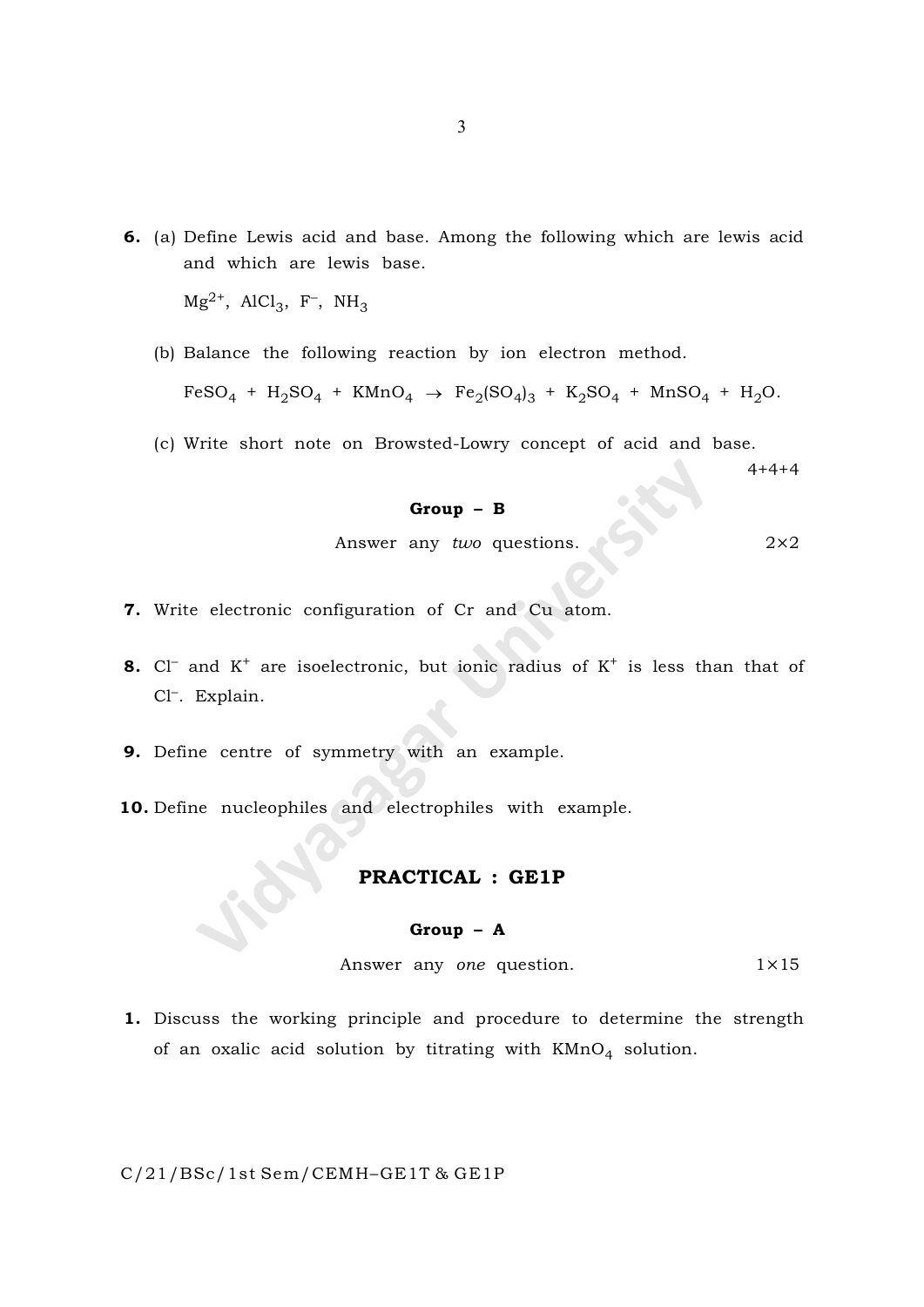- 2. Discuss the working principle and procedure for determination of the strength of Fe<sup>2+</sup> solution by titrating with standard  $K_2Cr_2O_7$  solution.
- **3.** Discuss the procedure to determine aromatic  $-NH_2$  group and -COOH group experimenetally.

#### $Group - B$

Answer any one question.  $1\times 5$ 

- 4. How will you confirm the presence of phenolic -OH group in an organic compound?
- **5.** How will you confirm the presence of nitro group  $(-NO<sub>2</sub>)$  in an aromatic compound?
- 6. Write the principle of estimation of water of crystallization in Mohr's self by titrating with  $K M n O<sub>4</sub>$

দক্ষিণ প্রান্তস্থ্ সংখ্যাগুলি প্রশ্নমান নির্দেশক।

পরীক্ষার্থীদের যথাসম্ভব নিজের ভাষায় উত্তর দেওয়া প্রয়োজন।

|                                         | $0$ $\times$ $5$ $\approx$ |
|-----------------------------------------|----------------------------|
| যেকোনো <i>তিনটি</i> প্রশ্নের উত্তর দাও। |                            |

 $\,8$ 

8

 $\mathsf{S}$ । (ক) পাউলির অপবর্জন নীতিটি লেখ ও ব্যাখ্যা কর।

(খ) কোয়ান্টাম সংখ্যাগুলির তাৎপর্য আলোচনা কর।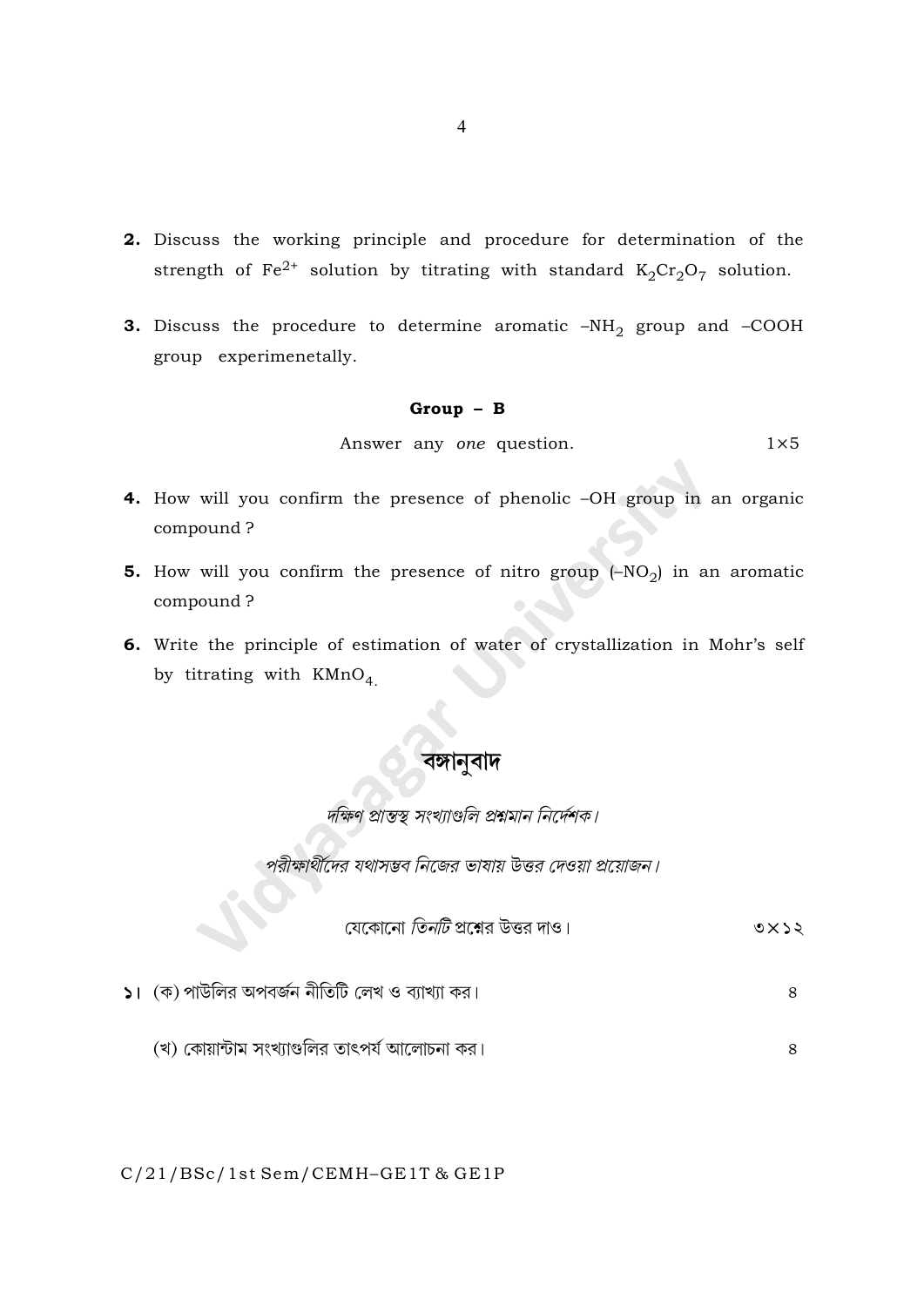| (গ) উপযুক্ত সমীকরণ সহ কোলবে সংশ্লেষণ পদ্ধতিতে ইথেন প্রস্তুতির নীতিটি লেখ।                                | 8 |
|----------------------------------------------------------------------------------------------------------|---|
| ২। (ক) হুন্ডের নিয়ম সংক্রান্ত একটি টীকা লেখ।                                                            | 8 |
| (খ) উদাহরণসহ SN1 ও SN2 বিক্রিয়া ব্যাখ্যা কর।                                                            | 8 |
| (গ) মার্কনিকফের নিয়ম ও তার পারঅক্সাইড প্রভাব সম্পর্কে টীকা লেখ।                                         | 8 |
| ৩। (ক) আয়ানায়ন বিভব বলতে কী বোঝ? অক্সিজেন ও নাইট্রোজেনের মধ্যে কার আয়নায়ন বিভব বেশী ও                |   |
| কেন ?                                                                                                    | 8 |
| (খ) নিয়ন পরমাণুর p  কক্ষকে উপস্থিত ইলেক্ট্রনগুলির চারটি কোয়ান্টাম সংখ্যার মান লেখ।                     | 8 |
| (গ) যুক্তিসহ নীচের যৌগগুলিকে ক্রমবর্দ্ধমান আম্লিকতা অনুযায়ী সাজাও।                                      | 8 |
| HCOOH, CH <sub>3</sub> COOH, (CH <sub>3</sub> ) <sub>3</sub> CCOOH, CCl <sub>3</sub> COOH.               |   |
| ৪। (ক)ইথিলিন ও অ্যাসিটিলিনের ওজনোলিসিস সম্পর্কে টীকা লেখ।                                                | 8 |
| (খ) সেটজ্যাফ ও হফম্যান এলিমিনেশন সম্পর্কে টীকা লেখ।                                                      | 8 |
| (গ) ইলেকট্রন ও আসক্তি বলতে কী বোঝ? CI এর তুলনায় F অধিক তড়িৎঋণাত্মক হওয়া সত্ত্বেও F এর                 |   |
| ইলেকট্টন আসক্তির মান Cl অপেক্ষা কম কেন?                                                                  | 8 |
| ৫। (ক) কার্বক্যাটায়ন ও কার্বানায়ন বলতে কি বোঝ? নীচের কার্বক্যাটায়ন ও কার্বানায়ন গুলিকে ক্রমবর্দ্ধমান |   |

স্থায়িত্ব অনুসারে সাজাও। তোমার উত্তরের সপক্ষে যুক্তি দাও।

 $C/21/BSc/1st$  Sem/CEMH-GE1T & GE1P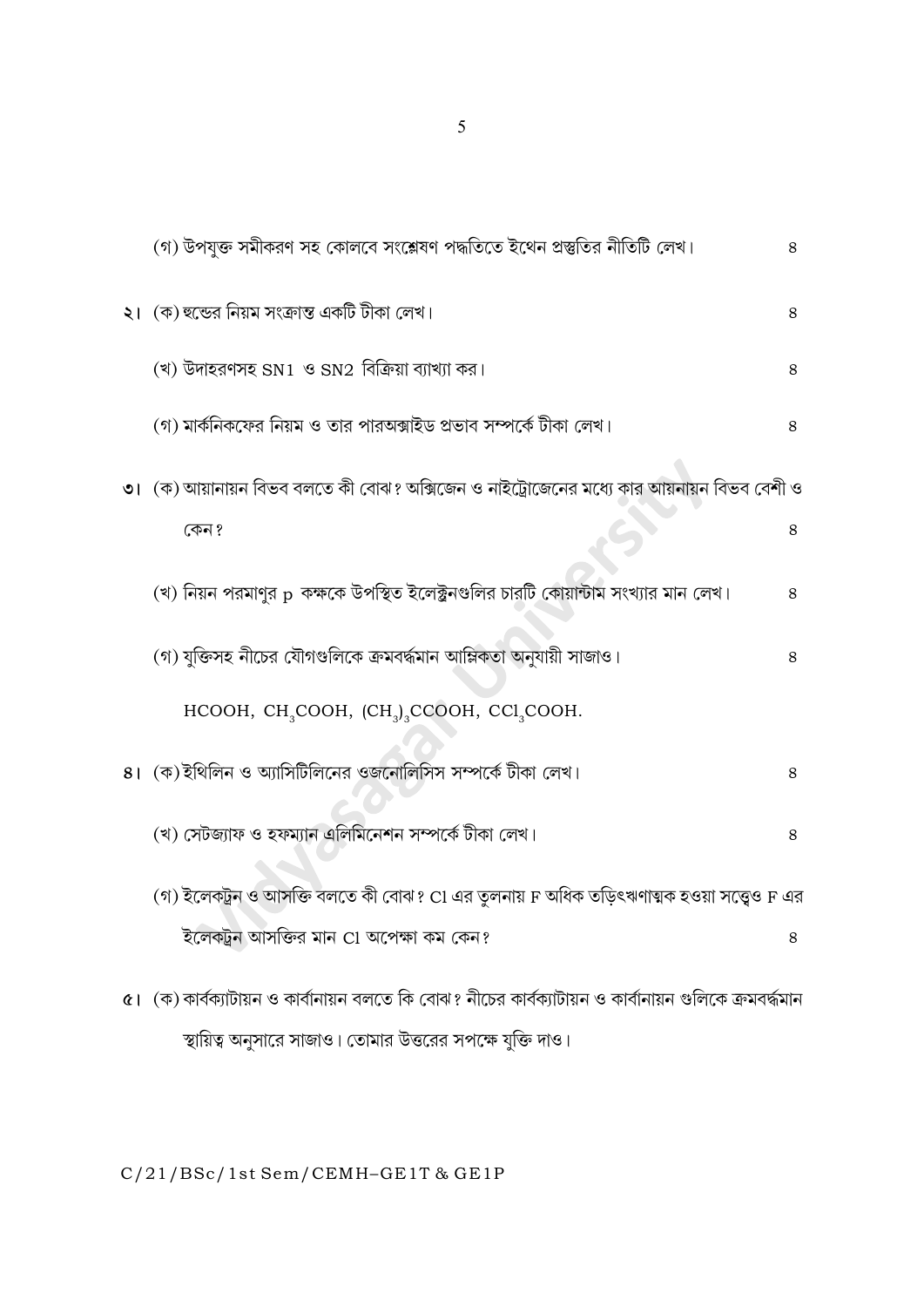(i) 
$$
\text{CH}_3
$$
,  $(\text{CH}_3)_2$   $\text{CH}_3$ ,  $(\text{CH}_3)_3\text{C}^{\oplus}$ ,  $\text{CH}_3\text{CH}_2$   
\n(ii)  $\text{CH}_3\text{CH}_2$ ,  $(\text{CH}_3)_2\text{CH}$ ,  $\text{CH}_3$ ,  $(\text{CH}_3)_3\text{C}^{\ominus}$ .

৬। (ক) লুইস অ্যাসিড ও লুইস ক্ষার বলতে কি বোঝ? নিম্নলিখিতগুলির মধ্যে লুইস অ্যাসিড ও লুইস ক্ষার কোনগুলি ?

 $Mg^{2+}$ , AlCl<sub>3</sub>, F<sup>-</sup>, NH<sub>3</sub>

(খ) আয়ন ইলেকট্ৰন পদ্ধতিতে সমতা বিধান কর

 $FeSO_4 + H_2SO_4 + KMnO_4 \rightarrow Fe_2(SO_4)_3 + K_2SO_4 + MnSO_4 + H_2O.$ 

(গ) ব্রনস্টেড-লাউরি অম্লক্ষার তত্ত্ব সম্পর্কে টীকা লেখ।

8

8

8

৭। Cr ও Cu পরমাণুর ইলেকট্রন বিন্যাস লেখ।

- $b$ । Cl- ও K+ আইসোইলেকট্রনীয় হওয়া সত্ত্বেও K+ এর ব্যাসার্ধ Cl- অপেক্ষা কম হয় কেন?
- ৯। একটি উদাহরণ সহ প্রতিসাম্য কেন্দ্রের সংজ্ঞা দাও।
- ১০। উদাহরণসহ নিউক্লিয়ফাইল ও ইলেকট্রফাইলের সংজ্ঞা দাও।

C/21/BSc/1st Sem/CEMH-GE1T & GE1P